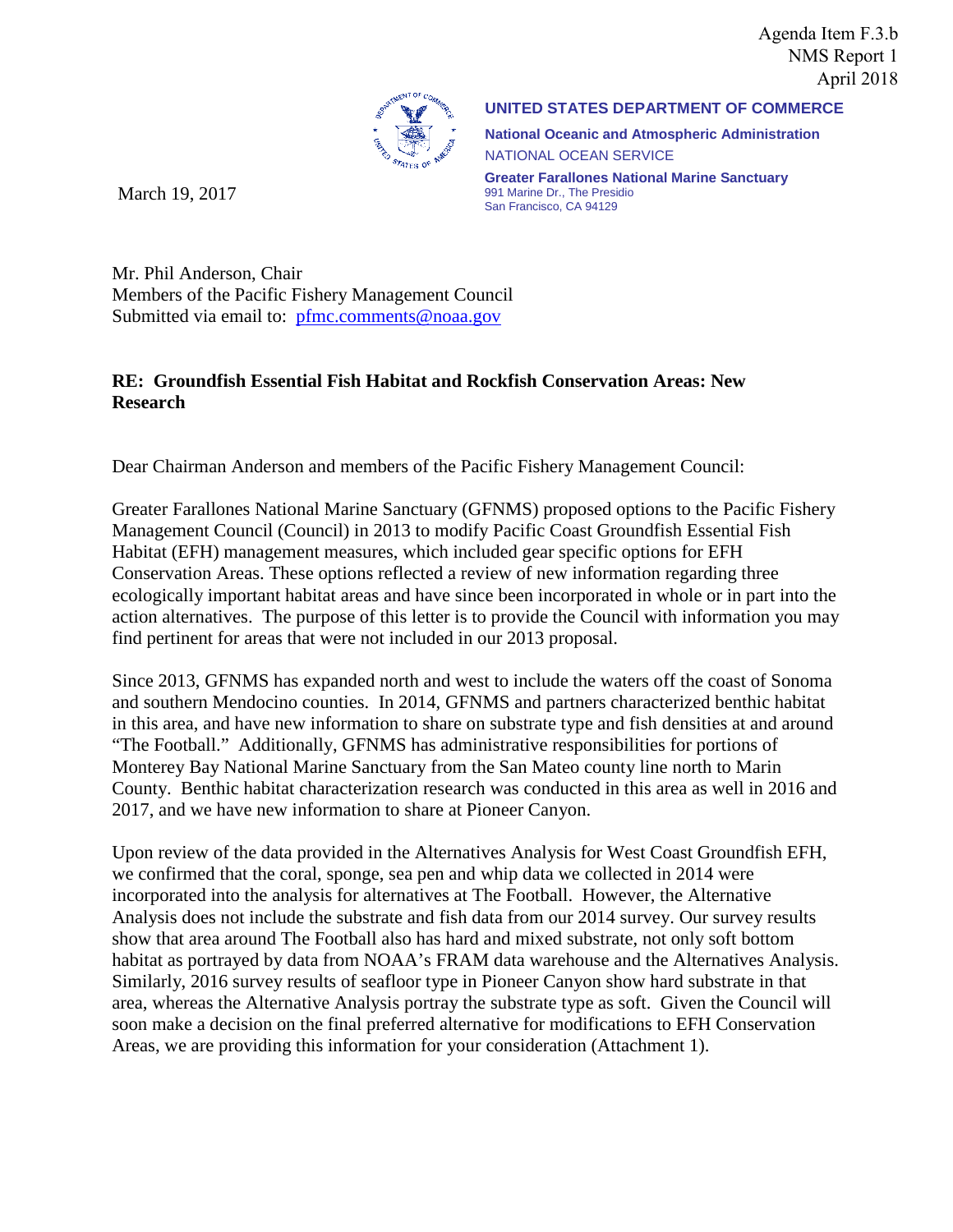Thank you for the opportunity to submit this information for Council consideration. If you have any questions, please contact Karen Reyna, 415-970-5247.

Sincerely,

Maria ffroun

MARIA BROWN, Superintendent

**Attachment 1 – Supplemental Information for PFMC**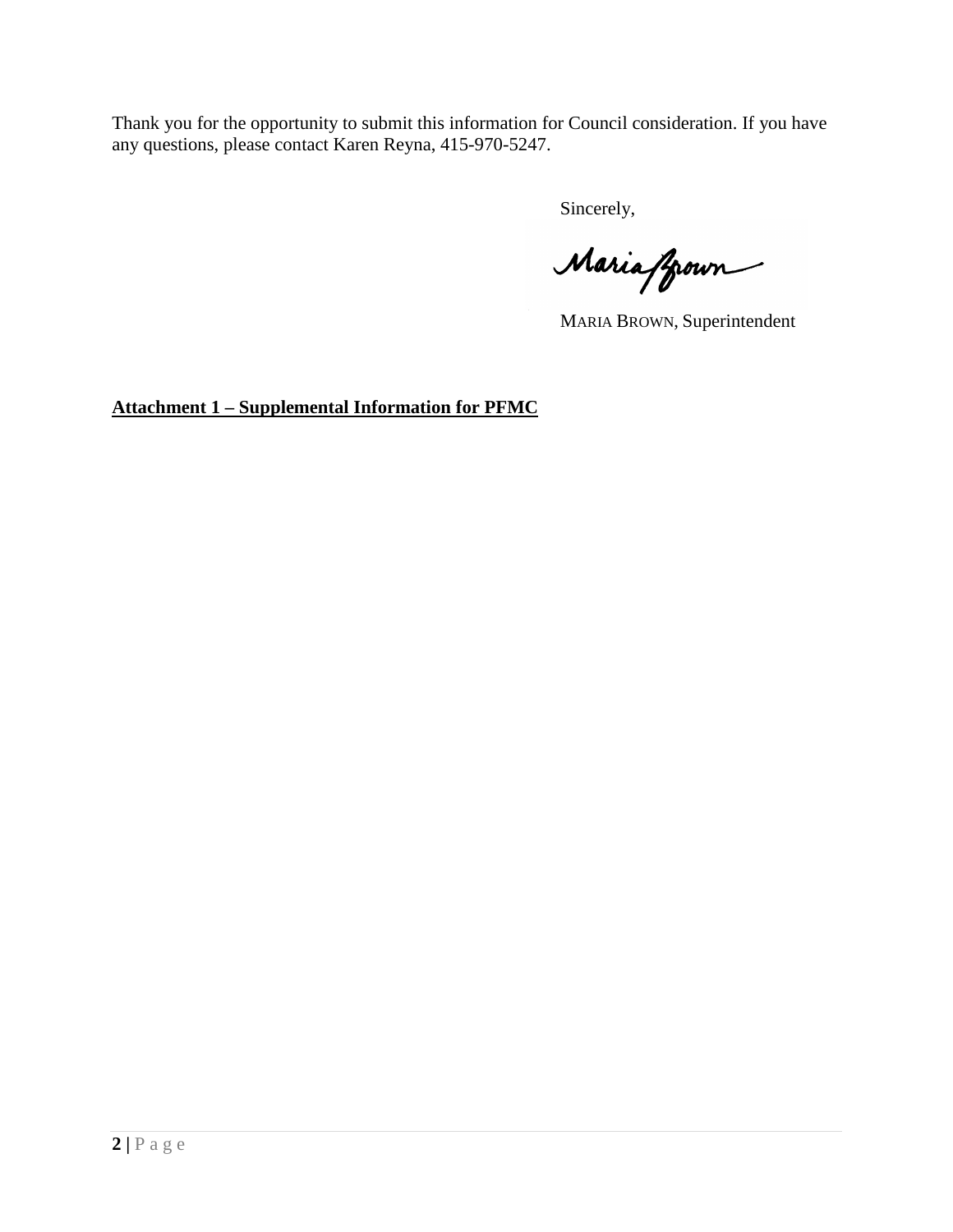#### **Attachment 1 Supplemental Information for Pacific Fishery Management Council From Greater Farallones National Marine Sanctuary – March 19, 2018**

# **The Football:**

Cordell Bank and Greater Farallones national marine sanctuaries, as well as NOAA's National Centers for Coastal Ocean Science (NCCOS), U.S. Geological Survey (USGS), and California Academy of Sciences (CAS) completed a remotely-operated vehicle cruise September 2014 to survey and characterize the "The Football" (*Figure 1)*. Using results from this survey, a site characterization report of The Football was published in 2016.

**Figure 1: The Football is approximately 25 miles west of Jenner, CA and the mouth of the Russian River. There are two proposed action alternatives at The Football. Oceana et al. proposed the purple shape, the Collaborative proposed the orange shape.**



The expedition achieved its goal of ground-truthing predicted habitat classifications based on a multibeam assessment and predictive habitat suitability models for coral and fish occurrence. Sea whips, shark eggs, cup corals, and other specimens were collected, which CAS and NCCOS analyzed and catalogued. A new coral species, *Swiftia farallonesica* was identified (*Figure 2*). A wealth of still images and high definition video for use in education and outreach was captured.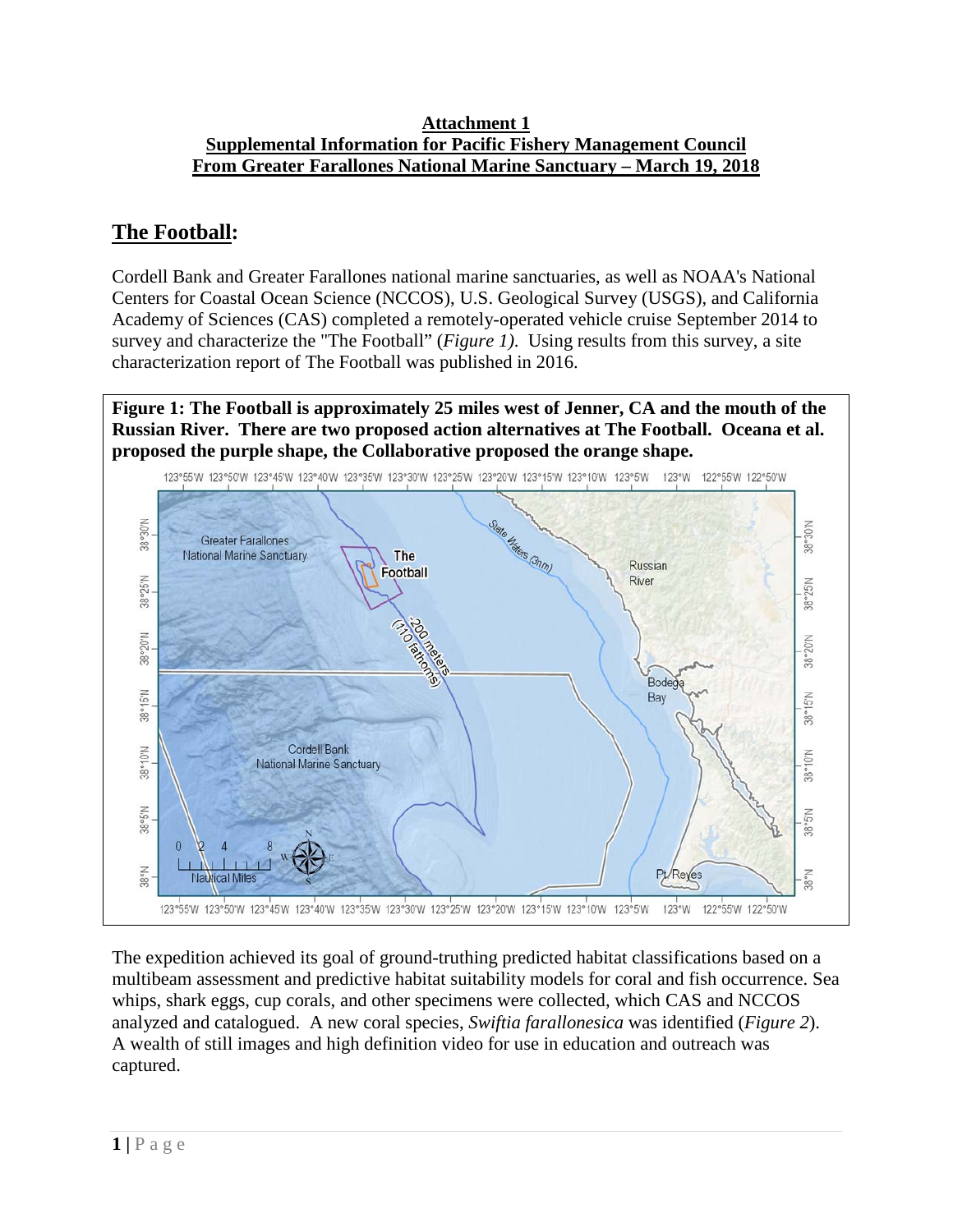#### **Figure 2: Images from The Football a) New species of gorgonian: Swiftia farallonesica; b) Flabellidae cup corals on rock ledge.**



### *Ledge Habitat*

The Football contains important features such as large boulder-like strata and rocky outcrops that form ledges and overhangs. Furthermore, observations from transect HC-30 show a large sedimentary rock outcrop with many ledges and overhangs, which is an ideal habitat for invertebrates and hundreds of rockfish (*Figures 2b, 3 and 4;* Graiff et al., 2016)

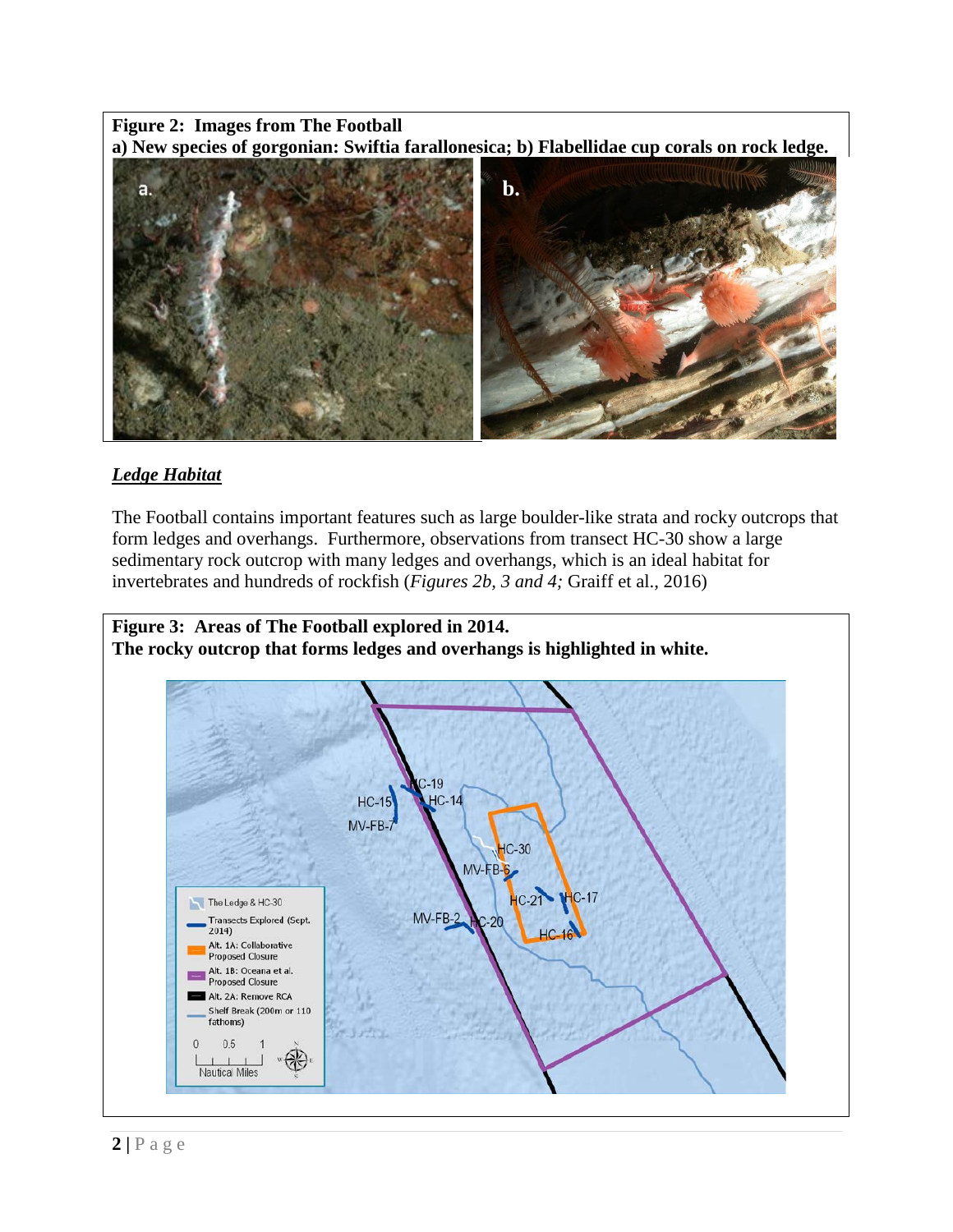

**Figure 4: Images of the ledge habitat at Transect HC-30.**

## *Substrate at The Football*

The survey of The Football covered a total area of 5,632 m2 of seafloor during eleven 15 minute quantitative transects (*Figure 3)*. Habitat types are classified as (1) soft-flat (40% of the total area surveyed), comprised completely of sand or sand with a few boulders, primarily on transects to the west of The Football feature; (2) hard-flat (25% of the total area surveyed), comprised of sand mixed with cobbles, boulders or rocks, or a mix of cobbles, boulders and rocks; and (3) hard-rugose (35% of the total area surveyed), primarily composed of a mix of larger rocky substrata like boulders, rock, cobbles. A large sedimentary rock outcrop that was eroded, forming many rock ledges and overhangs, on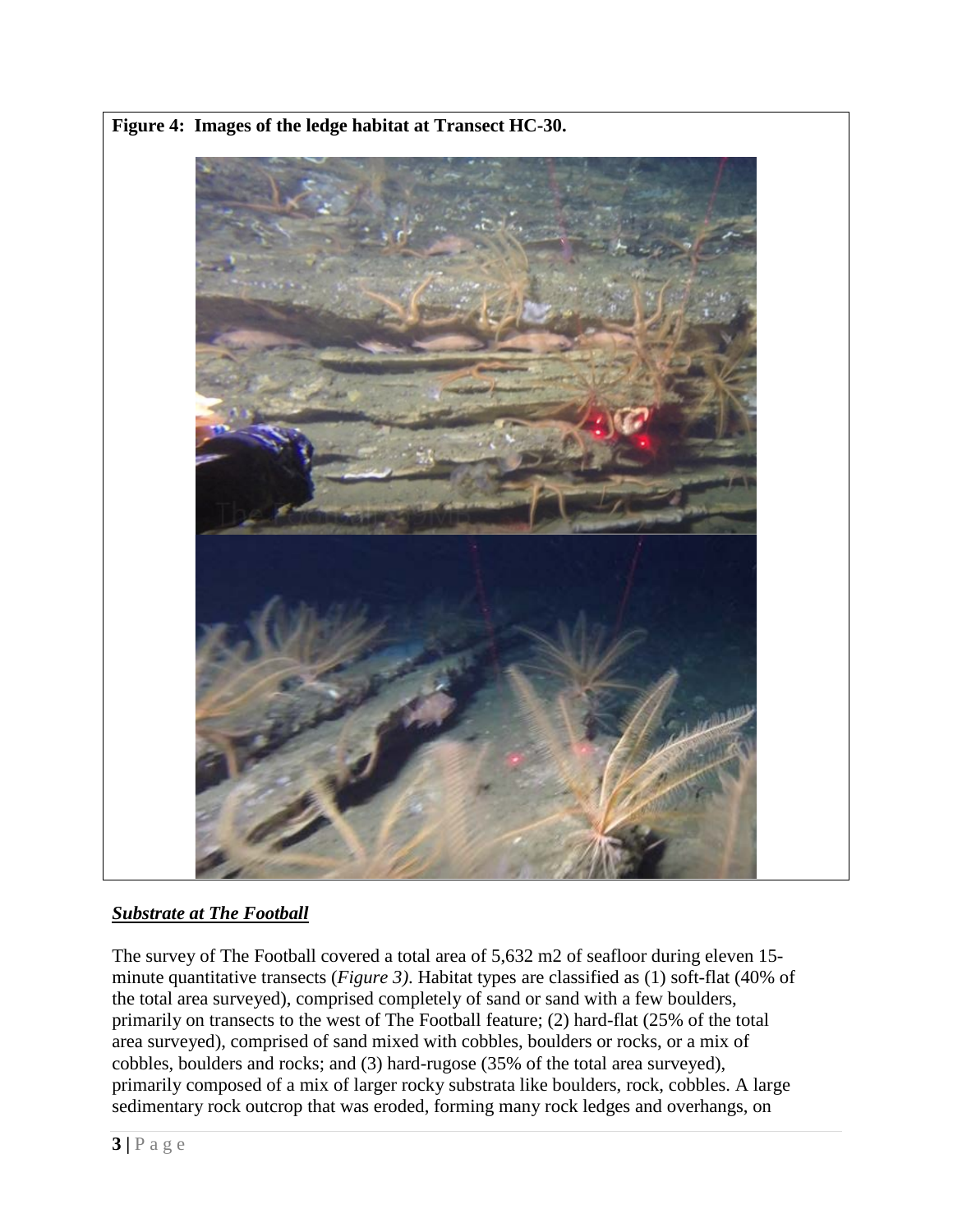transect HC-30 was originally predicted to be hard-flat habitat, was based on survey results included in the hard-rugose category (Graiff et al. 2016).

Upon review of the data provided in the Alternatives Analysis, we confirmed that coral, sponge, sea pen and whip data were incorporated into the analysis. However, the substrate and fish data were not included because the information was published in 2016, after the data collection cutoff for the Alternatives Analysis. NOAA's FRAM data warehouse shows The Football as soft habitat and the Alternatives Analysis Metrics website does not show any hard or mixed habitat for the two action alternative designs at The Football (*Table 1)*.

| Table 1: Metrics on habitat classifications for the two proposed alternatives at The<br><b>Football</b> (Source: Groundfish Essential Fish Habitat Alternatives Analysis Metrics website) |                    |    |                             |               |                      |
|-------------------------------------------------------------------------------------------------------------------------------------------------------------------------------------------|--------------------|----|-----------------------------|---------------|----------------------|
| <b>Site Name</b>                                                                                                                                                                          | <b>Alternative</b> |    | Area (sq mi)   Hard (sq mi) | Mixed (sq mi) | $\vert$ Soft (sq mi) |
| <b>Russian River</b>                                                                                                                                                                      | Oceana et al.      | 20 |                             |               | 20                   |
| The Football                                                                                                                                                                              | Collaborative      |    |                             |               |                      |

The Alternatives Analysis metrics shows The Football in both action alternatives as soft habitat. However, USGS in 2016 classified the substrate as soft, hard and mixed habitat (*Figure 5)*.

**Figure 5: Substrate type at The Football. The left image is the substrate data used in the EFH Alternatives Analysis. The right image is the substrate data interpreted by USGS in 2016.**



*NOTE: The quality of the multibeam data that produced the image on the right was compromised due to rough sea conditions. In particular, the linear areas, which are classified as mixed substrate habitat, are likely soft substrate based on the classification of surrounding areas.*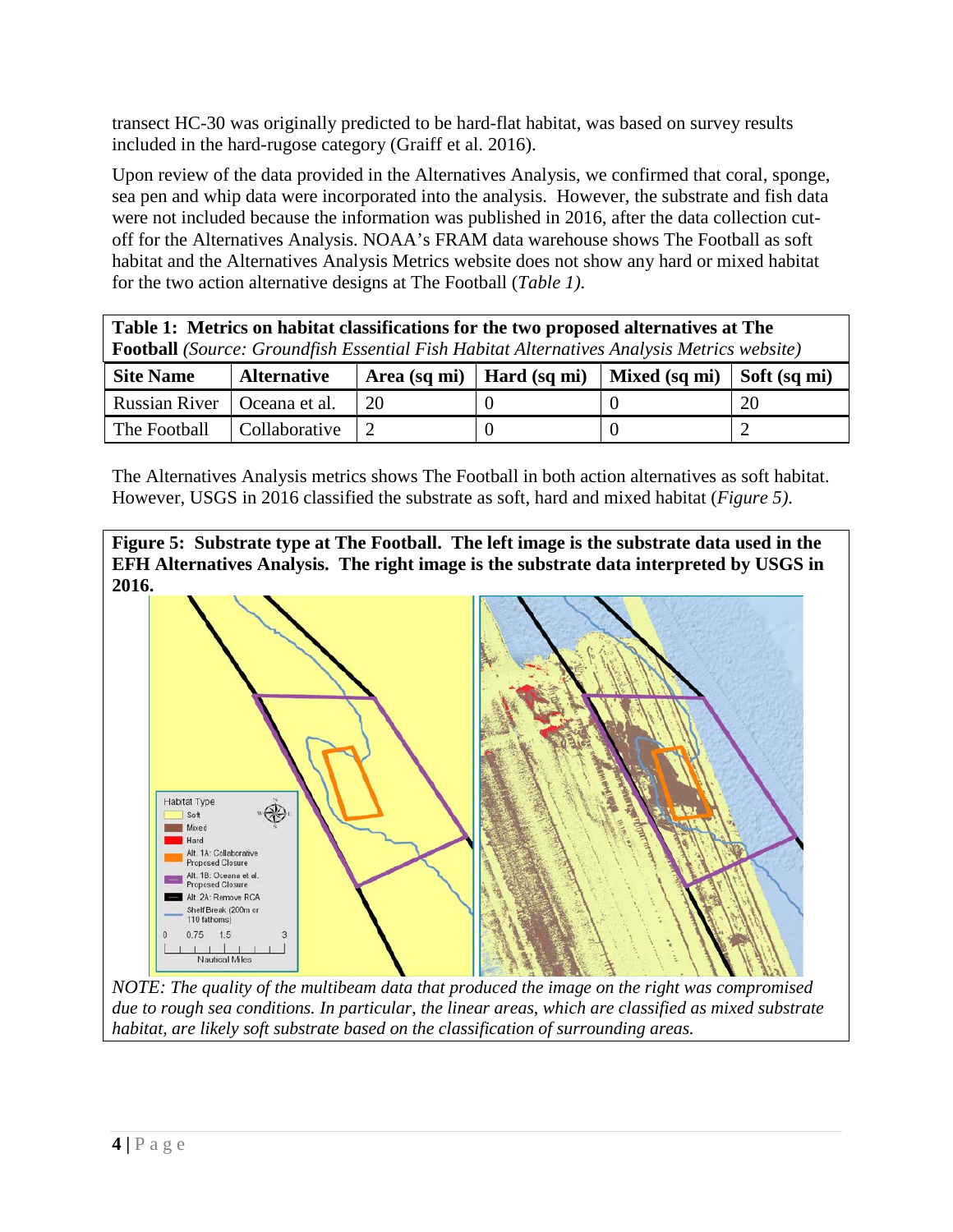Rocky habitat at The Football is relatively uncommon. The rocky area is mostly surrounded by expanses of low relief, soft sediments (as predicted from multibeam sonar data). (Graiff et al., 2016).

## *Fish*

Fish densities were determined by analyzing video data. Rockfishes (at least 16 Sebastes species and at least 1 Sebastolobus species) comprised 83% of total fish density. Flatfishes (from at least 6 species) accounted for 9% of total density and many individuals could not be identified to the species level, because they were mostly covered in soft sediment. The remainder of the fish assemblage included lingcod (5%), other taxa (2%) and poachers (1%; Graiff,et al., 2016). The number of fish that are managed by the Groundfish Fishery Management Plan have been identified by transect. The transect associated with the ledge and overhang habitat (HC-30) yielded a high number of groundfish *(Figures 6 and 7)*.

### **Figure 6: Percent composition of densities of fish groups from The Football.**



Graiff et al., 2016

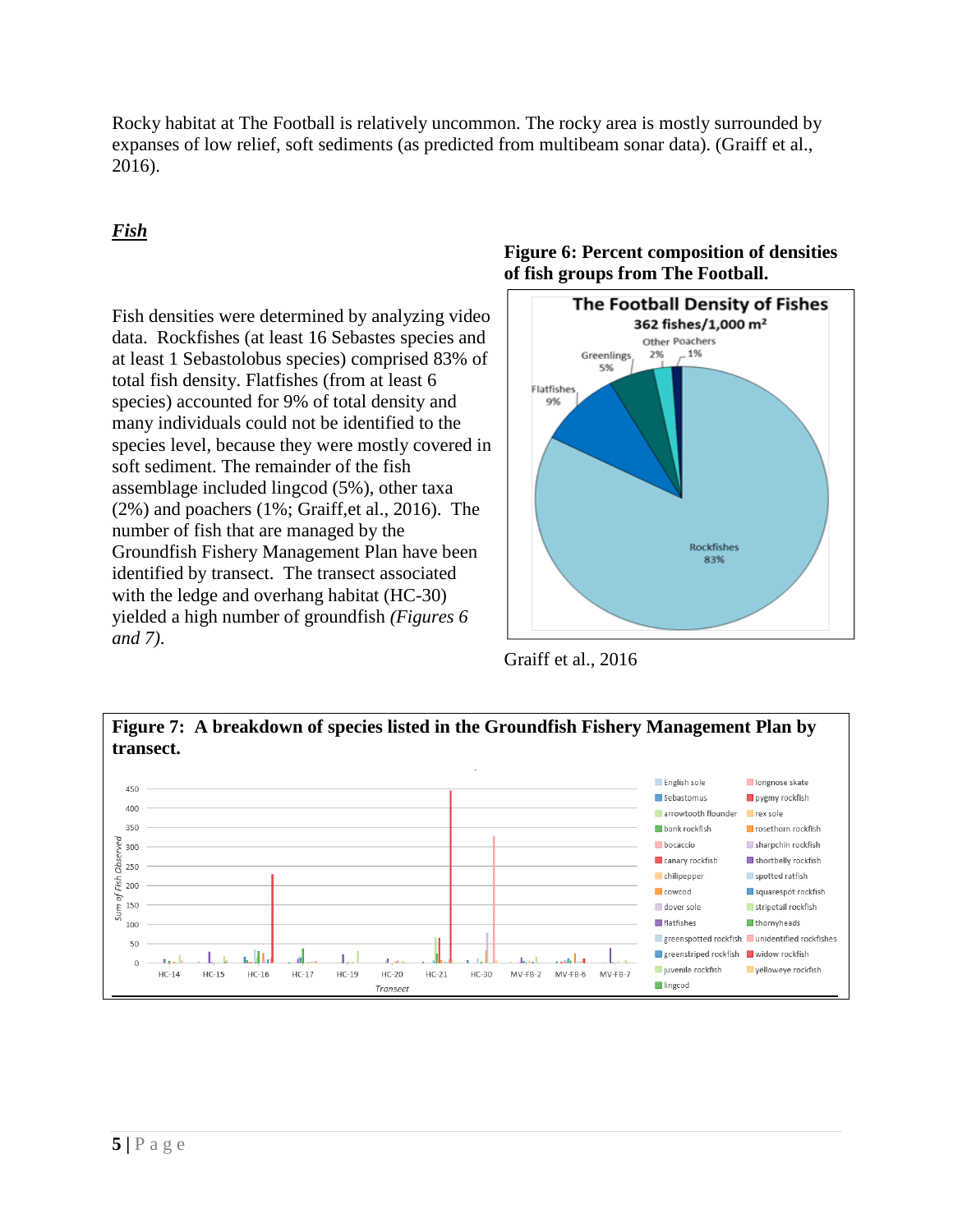# **Pioneer Canyon**

Pioneer Canyon has steep-sided gorges on the seafloor of the continental slope, west of Half Moon Bay, CA. Pioneer Canyon is approximately 30 miles long, at its widest point is 2.3 miles wide, and ranges in water depth from 200 meter depth to 2500 meters depth. The eastern half of the canyon, including the head of the canyon, is within Monterey Bay National Marine Sanctuary (24 km, from -200 m to -1350 m in water depth) (*Figure 8*).



Multibeam and backscatter data were collected at the western portion of Pioneer Canyon in 2016, from E/V Nautilus, using Kongsberg EM 302 Multibeam Echosounder. USGS performed predicted substrate modeling, using multibeam and backscatter data collected in 2016, which included the western portion of Pioneer Canyon. Subsequent multibeam and backscatter data were collected in 2017, from E/V Nautilus, using Kongsberg EM 302 Multibeam Echosounder. The eastern portion of Pioneer Canyon was included in these surveys, thus completing mapping/data collection for Pioneer Canyon *(Figure 9).* The predicted substrate modeling has not been completed for the eastern portion of Pioneer Canyon.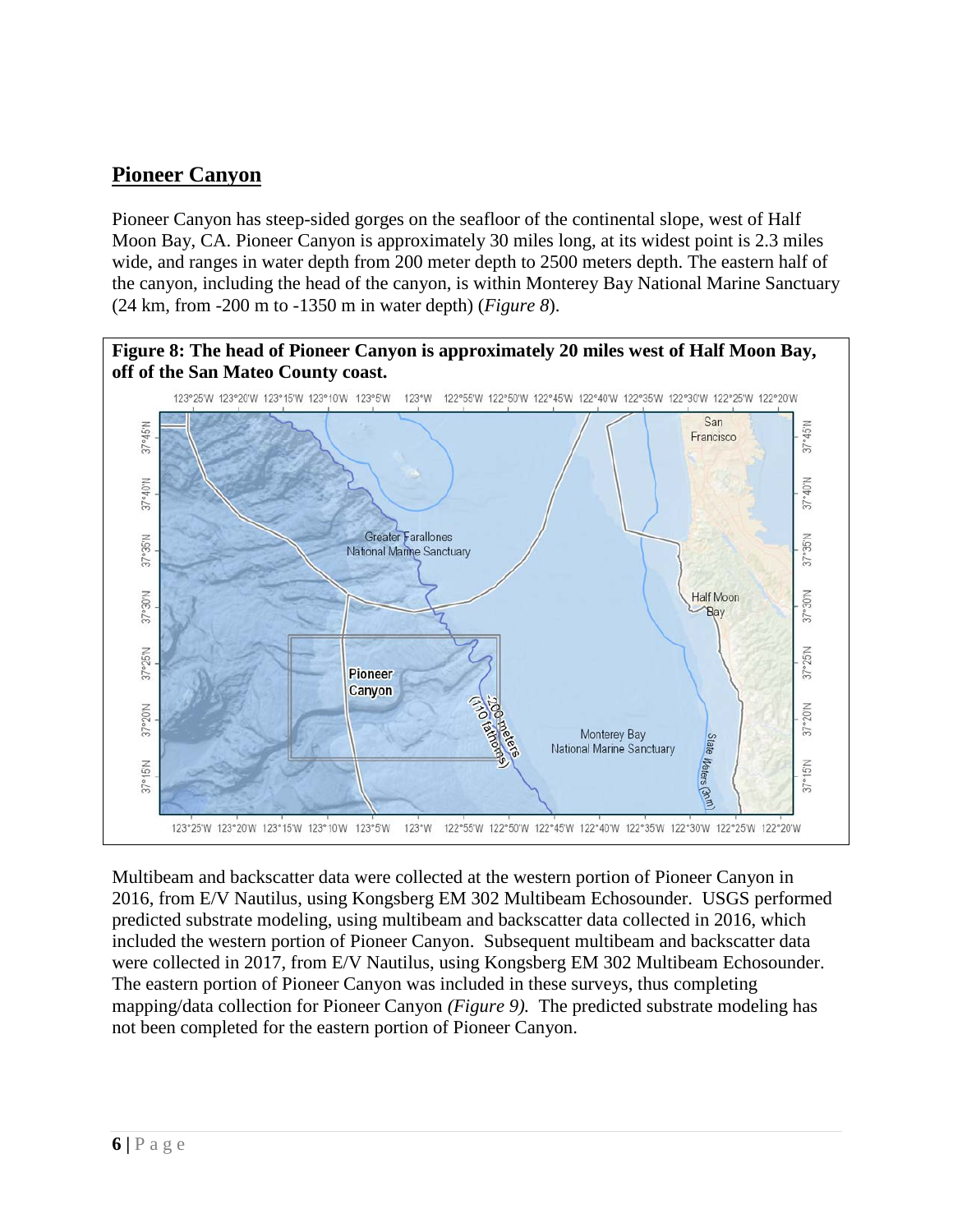

Bamboo and black corals have long been thought to occur in Pioneer Canyon, having been described in dive records from the submersible Sea Cliff in the late 1980s and early 1990s, and listed as bycatch in fishing trawl records. In 2016, Pioneer Canyon was explored using a deep sea, reproach-class ROV Hercules. The high definition camera on the Hercules revealed many bamboo coral forests and rocky features with complex and diverse corals, sponges, other invertebrates, and associated fish.

### **Figure 10: Close-up of the eight tentacles on each polyp of a bamboo coral (an octocoral) in Pioneer Canyon.**